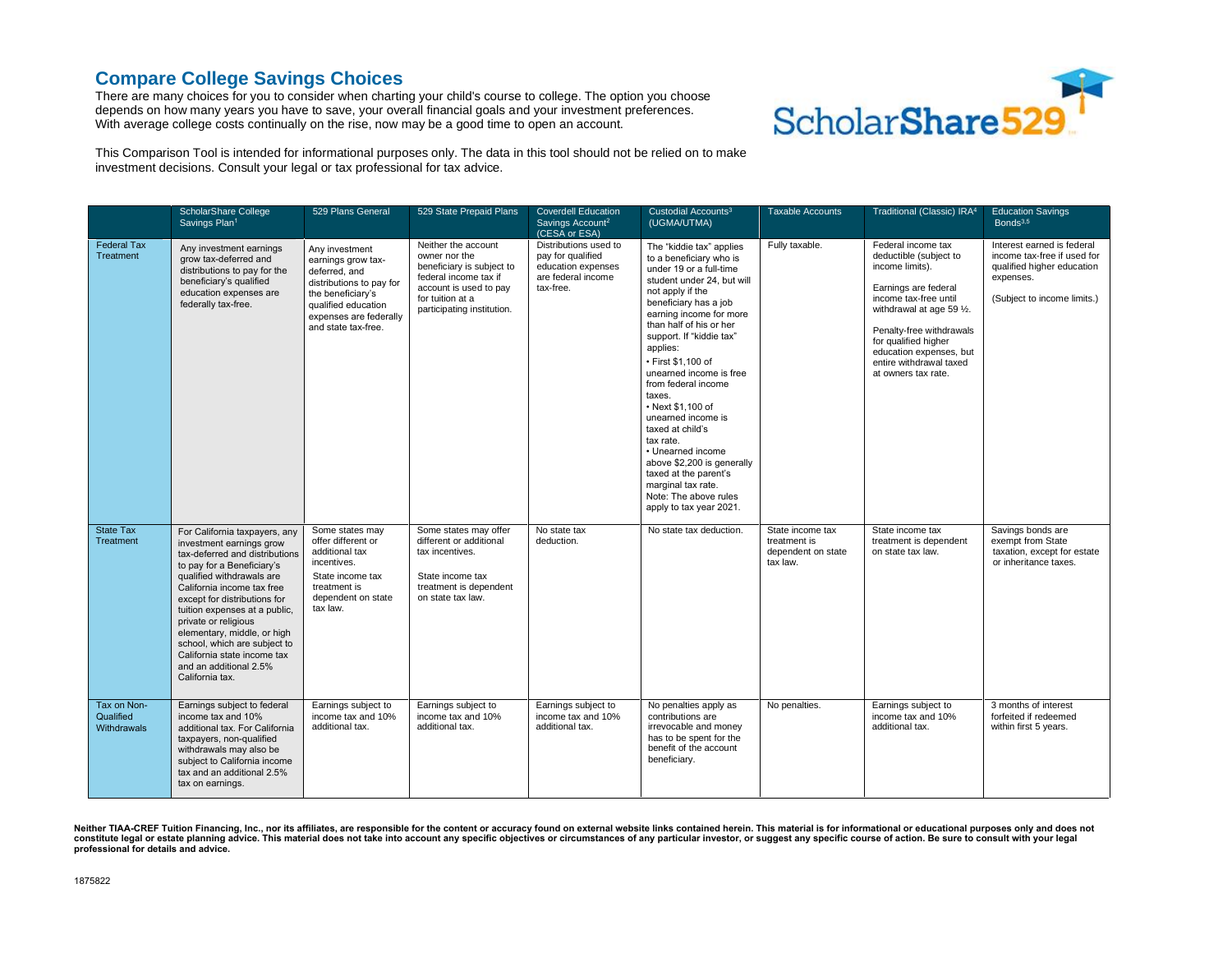

|                              | <b>ScholarShare College</b><br>Savings Plan <sup>1</sup>                                                                                                                                                                                                                                                                                                                                                                                                                                                                                                                                                                                                                                                                                                                                                                                                                                                                                                                                                                                                                                                                                                                                                                                                                                                                        | 529 Plans General                                                                                                                                                                                              | 529 State Prepaid Plans                                                                                                                                | <b>Coverdell Education</b><br>Savings Account <sup>2</sup><br>(CESA or ESA) | Custodial Accounts <sup>3</sup><br>(UGMA/UTMA)                                                                                            | <b>Taxable Accounts</b>                            | Traditional<br>(Classic) IRA <sup>4</sup>                                                            | <b>Education Savings Bonds</b> 3,5                                                                                                                                                                       |
|------------------------------|---------------------------------------------------------------------------------------------------------------------------------------------------------------------------------------------------------------------------------------------------------------------------------------------------------------------------------------------------------------------------------------------------------------------------------------------------------------------------------------------------------------------------------------------------------------------------------------------------------------------------------------------------------------------------------------------------------------------------------------------------------------------------------------------------------------------------------------------------------------------------------------------------------------------------------------------------------------------------------------------------------------------------------------------------------------------------------------------------------------------------------------------------------------------------------------------------------------------------------------------------------------------------------------------------------------------------------|----------------------------------------------------------------------------------------------------------------------------------------------------------------------------------------------------------------|--------------------------------------------------------------------------------------------------------------------------------------------------------|-----------------------------------------------------------------------------|-------------------------------------------------------------------------------------------------------------------------------------------|----------------------------------------------------|------------------------------------------------------------------------------------------------------|----------------------------------------------------------------------------------------------------------------------------------------------------------------------------------------------------------|
| <b>Fees Assessed</b>         | With ScholarShare, there are<br>no sales charges, start-up or<br>maintenance fees. To review<br>the current total annual asset-<br>based fees, which are<br>comprised of the underlying<br>investments expenses for<br>each Investment Option, the<br>Plan Manager fee, and Board<br>Administration fee, please<br>see fees and expenses.                                                                                                                                                                                                                                                                                                                                                                                                                                                                                                                                                                                                                                                                                                                                                                                                                                                                                                                                                                                       | Average annual<br>asset-based<br>management fees<br>range from<br>0.18%-0.63% for<br>direct sold plans and<br>0.23%-0.92% for all<br>529 plans (direct,<br>advisor and fee-<br>based advisor<br>$plans$ ). $6$ | Varies by state.                                                                                                                                       | Depends upon<br>underlying investment<br>vehicle.                           | Depends upon<br>underlying investment<br>vehicle.                                                                                         | Depends upon<br>underlying<br>investment vehicle.  | Depends upon<br>underlying<br>investment<br>vehicle.                                                 | None.                                                                                                                                                                                                    |
| Qualified<br><b>Expenses</b> | The federal definition of<br>qualified expenses includes:<br>tuition, mandatory fees,<br>books, supplies, and<br>equipment required for<br>enrollment or attendance;<br>certain room and board<br>costs, certain expenses for<br>"special needs" students. In<br>addition, up to \$10,000<br>annually per student, in<br>aggregate from all 529<br>plans, can be withdrawn free<br>from federal tax if used for<br>tuition expenses at a public,<br>private or religious<br>elementary, middle, or high<br>school; amounts paid as<br>principal or interest on any<br>qualified education loan of<br>either the Beneficiary or a<br>sibling of the Beneficiary up<br>to a lifetime limit of \$10,000<br>per individual <sup>7</sup> ; and<br>expenses for fees, books,<br>supplies and equipment<br>required for the participation<br>of a Beneficiary in an<br>apprenticeship program<br>registered and certified with<br>the Secretary of Labor under<br>the National Apprenticeship<br>Act.<br>For California taxpayers, the<br>definition of qualified<br>expenses is the same as the<br>federal definition except that<br>distributions for tuition<br>expenses at a public, private<br>or religious elementary,<br>middle, or high school are<br>subject to state income tax<br>and an additional 2.5%<br>California tax. | Tuition, mandatory<br>fees, books,<br>supplies, and<br>equipment required<br>for enrollment or<br>attendance; certain<br>room and board<br>costs, certain<br>expenses for "special<br>needs" students.         | Most plans are designed<br>to cover tuition and fees<br>at in-state colleges and<br>universities.<br>Some have provision to<br>include room and board. | Post-secondary costs,<br>K-12 costs.                                        | Anything that benefits<br>the minor.<br>At age of majority (18 or<br>21 depending on state),<br>account becomes<br>property of the child. | Not applicable, can<br>be used for any<br>purpose. | Unlimited.<br>Can make penalty<br>free withdrawals<br>for qualified<br>higher education<br>expenses. | Tuition and mandatory fees at<br>colleges, universities, and<br>vocational schools.<br>Rollovers to a section 529 plan<br>are also eligible.<br>Room and board, and books<br>are not qualified expenses. |

Neither TIAA-CREF Tuition Financing, Inc., nor its affiliates, are responsible for the content or accuracy found on external website links contained herein. This material is for informational or educational purposes only a **professional for details and advice.**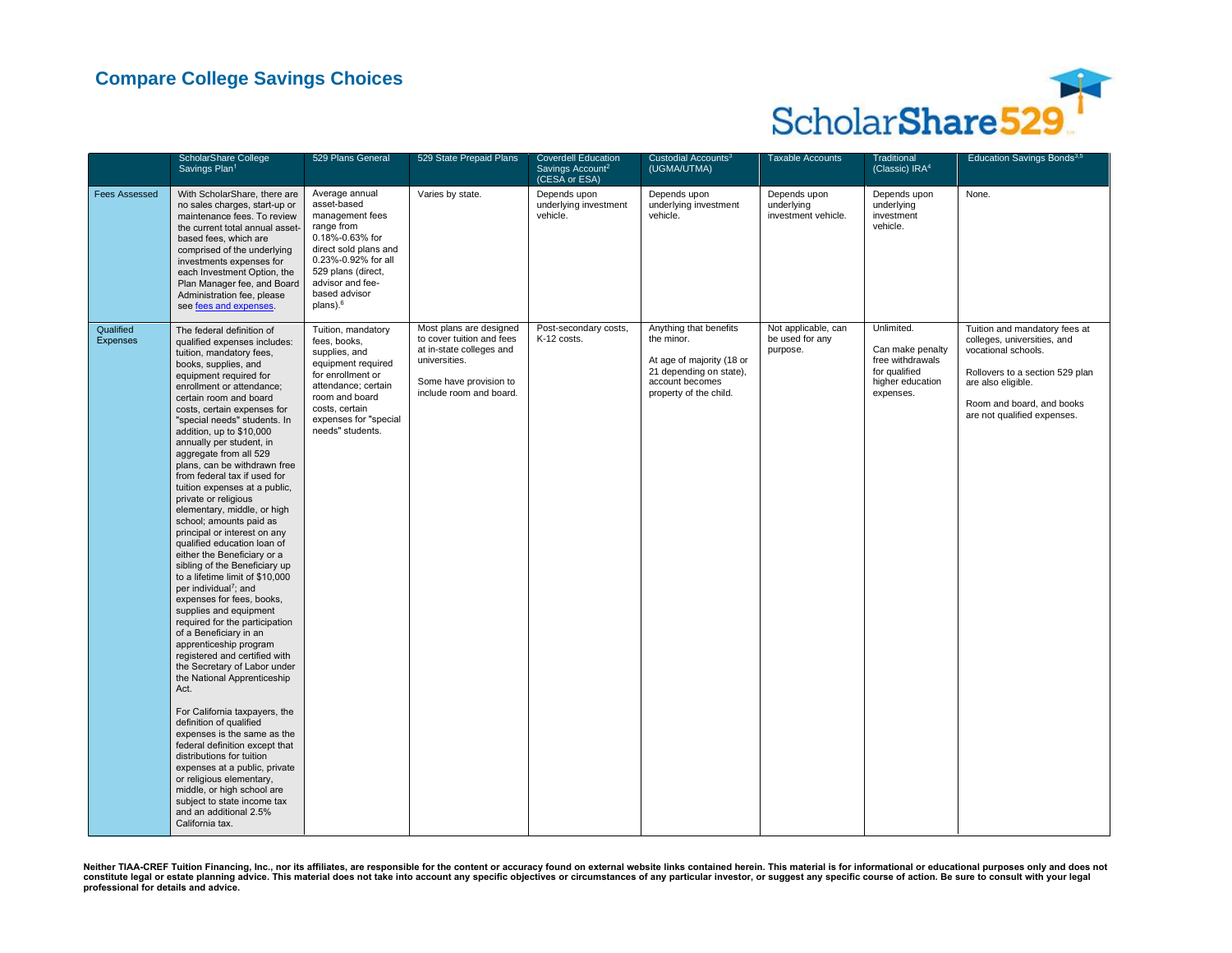

|                                                                                                                                                                      | <b>ScholarShare College</b><br>Savings Plan <sup>1</sup>                                                                                                                                                                                                                                                                                                                                                                                                                                                                                                                                                                                                                                                                                                                                                                                                            | 529 Plans General                                                                                                                                                                                                                                                 | 529 State Prepaid Plans                                                                                                                                                                                                                                     | <b>Coverdell Education</b><br>Savings Account <sup>2</sup><br>(CESA or ESA)               | Custodial Accounts <sup>3</sup><br>(UGMA/UTMA)                                                                                        | <b>Taxable Accounts</b>                                                   | <b>Traditional</b><br>(Classic) IRA <sup>4</sup>                             | Education Savings Bonds <sup>3,5</sup>                                                                         |
|----------------------------------------------------------------------------------------------------------------------------------------------------------------------|---------------------------------------------------------------------------------------------------------------------------------------------------------------------------------------------------------------------------------------------------------------------------------------------------------------------------------------------------------------------------------------------------------------------------------------------------------------------------------------------------------------------------------------------------------------------------------------------------------------------------------------------------------------------------------------------------------------------------------------------------------------------------------------------------------------------------------------------------------------------|-------------------------------------------------------------------------------------------------------------------------------------------------------------------------------------------------------------------------------------------------------------------|-------------------------------------------------------------------------------------------------------------------------------------------------------------------------------------------------------------------------------------------------------------|-------------------------------------------------------------------------------------------|---------------------------------------------------------------------------------------------------------------------------------------|---------------------------------------------------------------------------|------------------------------------------------------------------------------|----------------------------------------------------------------------------------------------------------------|
| Investment<br>Control                                                                                                                                                | Registered account owner<br>chooses investment<br>offered by the<br>ScholarShare Investment<br>Board.                                                                                                                                                                                                                                                                                                                                                                                                                                                                                                                                                                                                                                                                                                                                                               | Registered account<br>owner, program<br>management varies<br>by state.                                                                                                                                                                                            | Registered account<br>owner, program<br>management varies by<br>state.                                                                                                                                                                                      | Registered account<br>owner, program<br>management varies<br>by provider.                 | Custodian until child<br>reaches age of majority<br>(18 or 21 depending on<br>state), investment<br>management varies by<br>provider. | Registered account<br>owner, program<br>management varies<br>by provider. | Registered<br>account owner,<br>program<br>management<br>varies by provider. | Registered account owner.                                                                                      |
| Investment<br><b>Options</b>                                                                                                                                         | 37 Investment Options; can<br>invest in one or more of the<br>following options:<br>*Passive Enrollment Year<br>Investment Portfolios (10)<br>*Aggressive Enrollment Year<br>Investment Portfolios (10)<br>• Active Diversified Equity<br>Portfolio<br>• Active Growth Portfolio<br>• Active Moderate Growth<br>Portfolio<br>• Active Conservative<br>Portfolio<br>• Active Diversified Fixed<br>Income<br>• Active International Equity<br>Portfolio<br>· Social Choice Portfolio<br>• Passive Diversified Equity<br>Portfolio<br>• Passive Growth Portfolio<br>• Passive Moderate Growth<br>Portfolio<br>• Passive Conservative<br>Portfolio<br>· Passive Diversified Fixed<br>Income Portfolio<br>• Index Bond Portfolio<br>• Index International Equity<br>Portfolio<br>• Index U.S Large Cap Equity<br>• Index U.S. Equity Portfolio<br>· Guaranteed Portfolio | Varies by state.                                                                                                                                                                                                                                                  | Varies by state.                                                                                                                                                                                                                                            | Investments chosen<br>by the individual.                                                  | UGMA/UTMA rules vary<br>by state. Investments<br>are chosen by the<br>individual.                                                     | Varies by state.                                                          | Investments<br>chosen by the<br>individual.                                  | Series EE bonds issued<br>January 1990 and later and all<br>Series I Bonds are backed by<br>the US government. |
| <b>Federal Estate</b><br>Planning and<br><b>Gift Tax</b><br>Treatment<br>Each<br>individual's tax<br>situation will be<br>different.<br>Consult your<br>tax advisor. | Annual gift tax exclusion of<br>up to \$16,000 per donor per<br>beneficiary.<br>A contribution in excess of<br>annual gift tax exclusion<br>amount up to \$80,000 can be<br>prorated over 5 years and<br>treated as a gift in each of<br>those years.                                                                                                                                                                                                                                                                                                                                                                                                                                                                                                                                                                                                               | Annual gift tax<br>exclusion of up to<br>\$16,000 per donor<br>per beneficiary.<br>A contribution in<br>excess of annual<br>gift tax exclusion<br>amount up to<br>\$80,000 can be<br>prorated over 5<br>years and treated<br>as a gift in each of<br>those years. | Annual gift tax<br>exclusion of up to<br>\$16,000 per donor per<br>beneficiary.<br>A contribution in excess<br>of annual gift tax<br>exclusion amount up to<br>\$80,000 can be<br>prorated over 5 years<br>and treated as a gift in<br>each of those years. | \$2,000 contribution<br>limit is below Annual<br>Limit for Federal<br>Gift Tax Exclusion. | Annual gift tax<br>exclusion of up to<br>\$16,000 per donor, per<br>beneficiary.                                                      | N/A                                                                       | N/A                                                                          | Annual gift tax exclusion of up to<br>\$16,000 per donor (each<br>spouse can give a gift), per<br>beneficiary. |

Neither TIAA-CREF Tuition Financing, Inc., nor its affiliates, are responsible for the content or accuracy found on external website links contained herein. This material is for informational or educational purposes only a constitute legal or estate planning advice. This material does not take into account any specific objectives or circumstances of any particular investor, or suggest any specific course of action. Be sure to consult with yo **professional for details and advice.**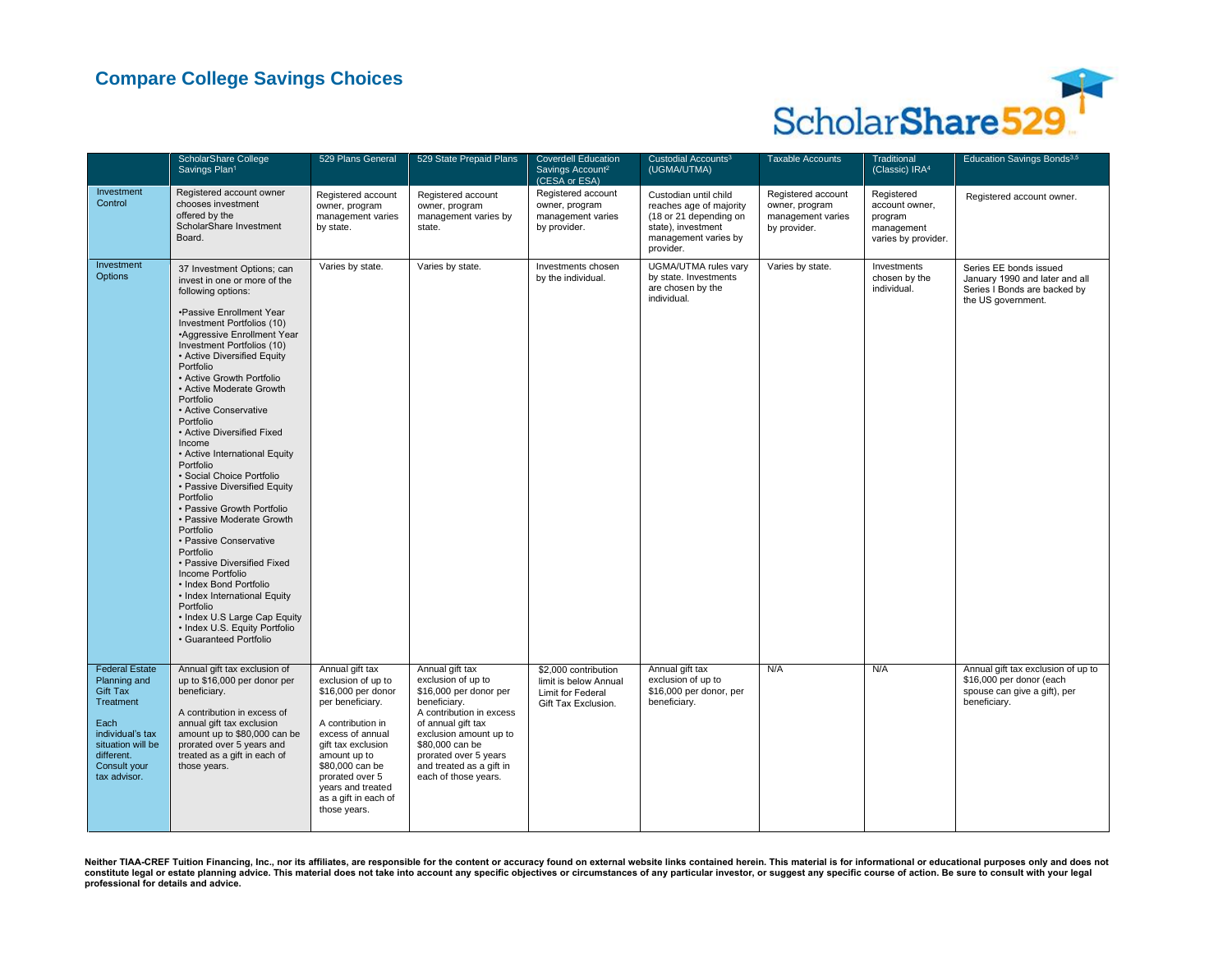

|                                                        | <b>ScholarShare College</b><br>Savings Plan <sup>1</sup>                                                                                                                                                                                                                                                                                                         | 529 Plans General                                                                                                                                                                                                                                                                                                                                                            | 529 State Prepaid Plans                                                                                                                                                                                               | <b>Coverdell Education</b><br>Savings Account <sup>2</sup><br>(CESA or ESA)                                                                                                                                                                                            | Custodial Accounts <sup>3</sup><br>(UGMA/UTMA)                                                                                                                                                                                                                    | <b>Taxable Accounts</b>                                                                                                                                                                                                                        | Traditional<br>(Classic) IRA <sup>4</sup>                                                                            | Education Savings Bonds <sup>3,5</sup>                                                                                                                                                 |
|--------------------------------------------------------|------------------------------------------------------------------------------------------------------------------------------------------------------------------------------------------------------------------------------------------------------------------------------------------------------------------------------------------------------------------|------------------------------------------------------------------------------------------------------------------------------------------------------------------------------------------------------------------------------------------------------------------------------------------------------------------------------------------------------------------------------|-----------------------------------------------------------------------------------------------------------------------------------------------------------------------------------------------------------------------|------------------------------------------------------------------------------------------------------------------------------------------------------------------------------------------------------------------------------------------------------------------------|-------------------------------------------------------------------------------------------------------------------------------------------------------------------------------------------------------------------------------------------------------------------|------------------------------------------------------------------------------------------------------------------------------------------------------------------------------------------------------------------------------------------------|----------------------------------------------------------------------------------------------------------------------|----------------------------------------------------------------------------------------------------------------------------------------------------------------------------------------|
| Contribution<br>Limit                                  | No annual limit.<br>\$529,000 maximum<br>account balance limit per<br>beneficiary (total of all<br>ScholarShare accounts).                                                                                                                                                                                                                                       | No annual limit.<br>Maximum account<br>balance limit per<br>beneficiary may be<br>as high as \$500,000<br>for some plans.                                                                                                                                                                                                                                                    | No annual limit.<br>Maximum varies by<br>state.<br>Typical range could<br>cover 5 years of college<br>costs.                                                                                                          | Up to \$2,000 per year,<br>per beneficiary (until<br>beneficiary reaches<br>age 18, unless he/she<br>is a "special needs"<br>beneficiary).<br>Not available to high-<br>income families<br>(\$220,000 joint -<br>maximum MAGI,<br>\$110,000 single -<br>maximum MAGI). | Unlimited.                                                                                                                                                                                                                                                        | Unlimited.                                                                                                                                                                                                                                     | 2021 Limit:<br>Age 49 and<br>below: \$6,000<br>Age 50+: \$7,000                                                      | Purchase limitations are set by<br>the U.S. Treasury: \$20,000 total<br>per year/per person. Series I<br>and EE Bonds: \$10,000 each<br>per year/per person.                           |
| Investment<br><b>Risk</b>                              | Subject to market<br>fluctuations.<br>Level of risk will depend<br>upon underlying investment<br>vehicle used.<br>It is possible that returns will<br>be less than the rate of<br>increase in higher education<br>costs.<br>No one can predict returns.<br>There is a risk that any<br>investor could lose part or<br>all of the value of his or her<br>account. | Subject to market<br>fluctuations.<br>Level of risk will<br>depend upon<br>underlying<br>investment vehicle<br>used.<br>It is possible that<br>returns will be less<br>than the rate of<br>increase in higher<br>education costs.<br>No one can predict<br>returns. There is a<br>risk that any investor<br>could lose part or all<br>of the value of his or<br>her account. | State agencies typically<br>quarantee the benefit,<br>but not in all cases.<br>Some state-sponsored<br>prepaid plans have<br>closed to new entrants.                                                                  | Subject to market<br>fluctuations.<br>Level of risk will<br>depend upon<br>underlying investment<br>vehicle used.                                                                                                                                                      | Subject to market<br>fluctuations.<br>Level of risk will depend<br>upon underlying<br>investment vehicle<br>used.                                                                                                                                                 | Subject to market<br>fluctuations.<br>Level of risk will<br>depend upon<br>underlying<br>investment vehicle<br>used.                                                                                                                           | Subject to market<br>fluctuations.<br>Level of risk will<br>depend upon<br>underlying<br>investment<br>vehicle used. | Fixed rate, may not keep pace<br>with tuition inflation.<br>Backed by the United States<br>government.                                                                                 |
| Control of<br>Account                                  | Account Owner, Custodian<br>or Entity.                                                                                                                                                                                                                                                                                                                           | Account Owner,<br>Custodian or Entity,<br>but may vary by<br>State.                                                                                                                                                                                                                                                                                                          | Registered Owner or<br>Custodian.                                                                                                                                                                                     | Parent/Legal<br>Guardian.<br>Beneficiary at age of<br>majority (18 or 21<br>depending on state).                                                                                                                                                                       | Custodian.<br>Beneficiary at age of<br>majority (18 or 21<br>depending on state).                                                                                                                                                                                 | Registered Owner or<br>Custodian.                                                                                                                                                                                                              | Registered<br>Owner or<br>Custodian.                                                                                 | Bond owner must be at least 24<br>years old, and the bond must<br>stay in the purchaser's name.                                                                                        |
| Federal<br><b>Financial Aid</b><br>Impact <sup>8</sup> | If owned by parent,<br>considered a parental<br>asset.<br>Generally assessed at up to<br>5.64%.<br>Impact on financial aid can<br>vary by institution. Please<br>contact your institution of<br>interest directly.                                                                                                                                               | If owned by parent,<br>considered a<br>parental asset.<br>Generally assessed<br>at up to 5.64%.<br>Impact on financial<br>aid can vary by<br>institution. Please<br>contact your<br>institution of interest<br>directly.                                                                                                                                                     | If owned by parent,<br>considered a parental<br>asset.<br>Generally assessed at<br>up to 5.64%.<br>Impact on financial aid<br>can vary by institution.<br>Please contact your<br>institution of interest<br>directly. | If a parental asset.<br>generally assessed at<br>up to 5.64%.<br>If a student asset,<br>generally assessed at<br>20%<br>Impact on financial aid<br>can vary by institution.<br>Please contact your<br>institution of interest<br>directly.                             | UGMA/UTMA assets<br>are owned by the minor<br>and count as a student<br>asset, generally<br>assessed at 20%, for<br>financial aid purposes.<br>Impact on financial aid<br>can vary by institution.<br>Please contact your<br>institution of interest<br>directly. | If a parental asset,<br>generally assessed<br>at up to 5.64%.<br>If a student asset,<br>generally assessed<br>at 20%.<br>Impact on financial<br>aid can vary by<br>institution. Please<br>contact your<br>institution of interest<br>directly. | IRA assets are<br>not counted as<br>parental assets<br>for federal<br>financial aid.                                 | Considered parental asset.<br>Generally assessed at up to<br>5.64%.<br>Impact on financial aid can vary<br>by institution. Please contact<br>your institution of interest<br>directly. |

Neither TIAA-CREF Tuition Financing, Inc., nor its affiliates, are responsible for the content or accuracy found on external website links contained herein. This material is for informational or educational purposes only a **professional for details and advice.**